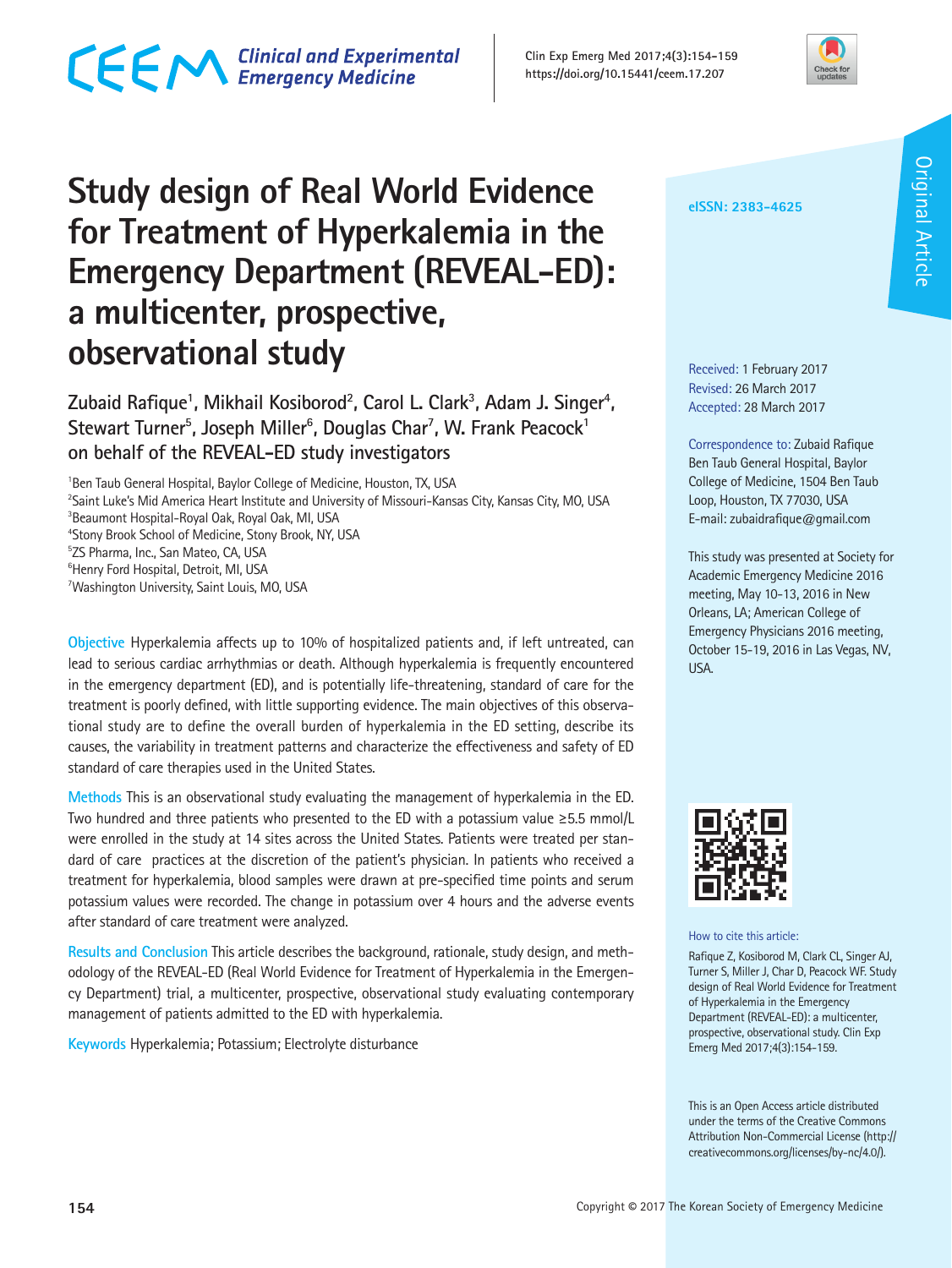### **Capsule Summary**

#### **What is already known**

*Hyperkalemia is frequently encountered in the emergency department and is potentially life threatening. Standard-ofcare treatment for hyperkalemia is limited and poorly defined.*

#### **What is new in the current study**

*This is the first prospective, observational study addressing gaps in knowledge in hyperkalemia treatment. This article describes the background, rational and methodology of the REVEAL-ED (Real World Evidence for Treatment of Hyperkalemia in the Emergency Department) trial.*

### **INTRODUCTION**

Hyperkalemia occurs in up to 10% of hospitalized patients.<sup>1-4</sup> Patients with chronic kidney disease and cardiovascular disease, as well as those who are treated with renin-angiotensin-aldosterone system inhibitors, are at greater risk of hyperkalemia.<sup>5,6</sup> The prevalence of hyperkalemia and related hospitalizations are on the rise in parallel with increased use of renin-angiotensin-aldosterone system inhibitors and an aging hospitalized patient population.7 Patients are often sent to the emergency department (ED) due to high potassium levels, and over 800,000 hyperkalemia-related ED visits are estimated to occur annually in the US.<sup>8</sup>

If left untreated, hyperkalemia can lead to life-threatening car $di$ ac arrhythmias, $9-11$  and is associated with substantially increased risk of death.12-14 One study reported in-hospital mortality of patients with hyperkalemia to be as high as 18.1%, while those with normal potassium to be 3.9%.<sup>13</sup> Several other studies have also shown an increase in the risk of death for serum potassium levels above 5 mmol/L and a rapid increase in the risk of death as serum potassium levels exceed 5.5 mmol/L.6,14,15 In particular, a study by Grodzinsky el al.<sup>15</sup> reported that in-hospital mortality was greater than 15% once the maximum potassium level was above 5.5 mmol/L, and another study by Einhorn et al.<sup>6</sup> reported a 1-day mortality rate up to 17 times higher for hospitalized patients with potassium levels  $>6.0$ , as compared to  $< 5.5$  mmol/L.

Although no randomized trials on hyperkalemia treatments and their impact on in-hospital mortality have been conducted, available observational data suggest that reducing potassium levels in patients with hyperkalemia may lower mortality risk. For example, an observational cohort study at two medical centers in Korea found that treatment of patients with hyperkalemia with common therapies excluding dialysis, improved serum potassium levels and had a positive association with better survival.16 A separate observational study of hospitalized patients who received critical care at two tertiary care hospitals in Boston, MA, showed that a reduction of 1 mmol/L or greater in serum potassium within 48 hours after hospitalization was associated with decreased mortality risk.17 In addition, a retrospective study of 38,689 consecutive patients with acute myocardial infarction found that inhospital mortality was twice as high among hyperkalemic patients whose potassium levels remained high compared to patients whose potassium levels returned to a normal range.15

Although hyperkalemia is frequently encountered in the ED, and is potentially life-threatening, a standard of care (SOC) for hyperkalemia treatment is poorly defined. Acute pharmacologic treatment options for hyperkalemia are limited and their use is complicated by suboptimal tolerability and safety and uncertain efficacy. Hemodialysis is effective for the treatment of hyperkalemia, but is invasive and costly, and significant logistical issues must be overcome in order to initiate this in the ED. In addition, the emergency management of hyperkalemia is not consistent across clinicians and institutions in the US.18 A Cochrane review of emergency management of hyperkalemia suggested that sufficient randomized, controlled trials supporting the use of commonly prescribed therapies are lacking and many of the trials are methodologically flawed.18 Accordingly, we conducted a multicenter, prospective, observational study to define the overall burden of hyperkalemia in the ED setting, describe its causes, and variability in treatment patterns and characterize the effectiveness and safety of ED SOC therapies used in the US. We hypothesized that SOC treatment of hyperkalemia is variable and multiple medications are used in the acute setting. We further hypothesized that all SOC medications are effective in the first four hours of treatment. To our knowledge, this is the first prospective, rigorously designed observational study directly addressing gaps in knowledge in the US.

### **METHODS**

#### **Study design**

The Real World Evidence for Treatment of Hyperkalemia in the Emergency Department (REVEAL-ED) is a multicenter, prospec-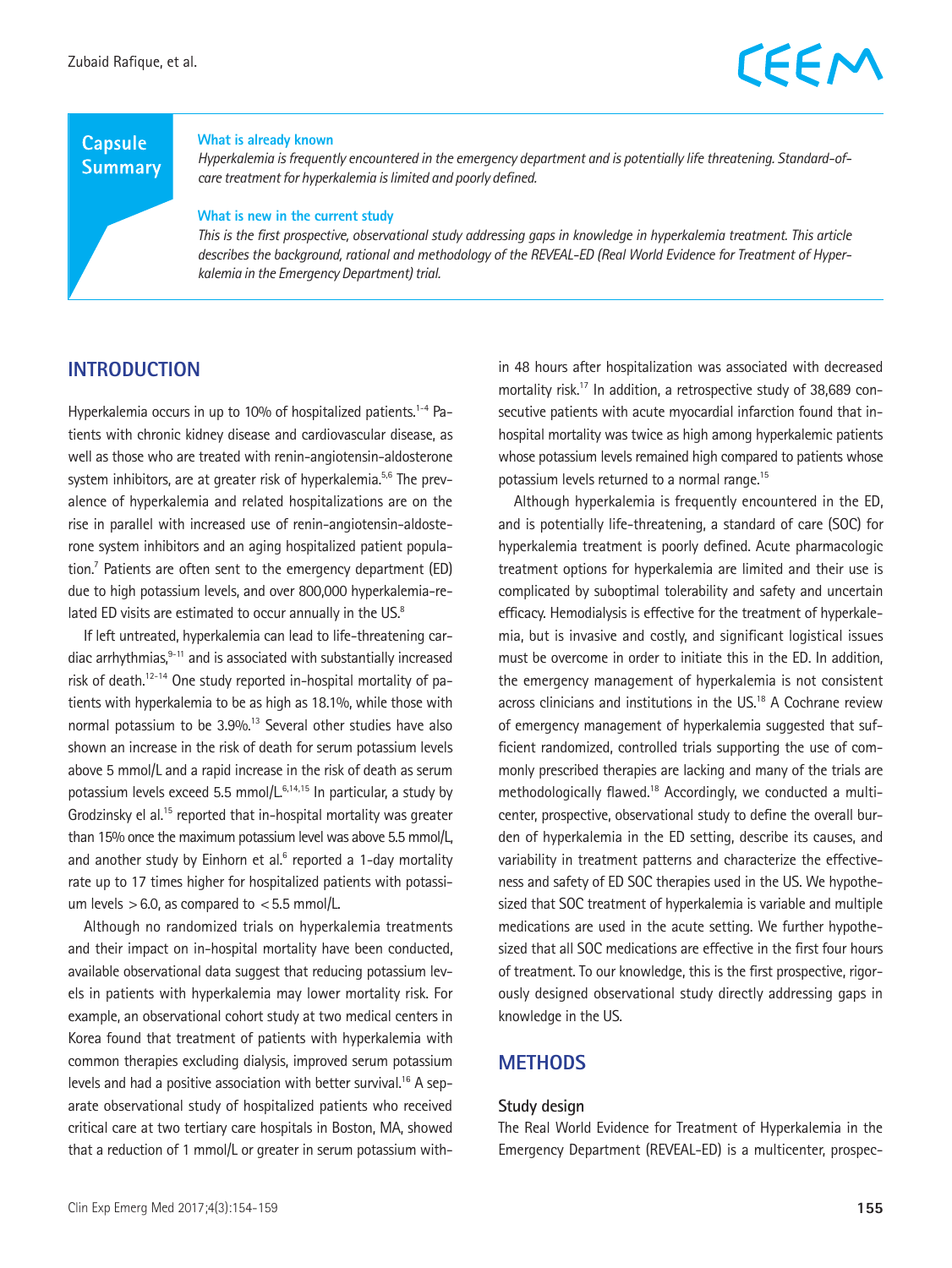## EEM



**Fig. 1.** REVEAL-ED (Real World Evidence for Treatment of Hyperkalemia in the Emergency Department) study sites. Marked areas on the map represent study sites in the US.

tive, observational study evaluating the management of patients admitted to the ED with hyperkalemia. The study was approved by the institutional review board or local ethics committee for each site and registered at ClinicalTrials.gov (NCT02607085). Each patient, legally authorized guardian, or a person with legal responsibility for the patient's health care decisions provided written informed consent prior to participation in any study activities.

#### **Study setting and population**

From October 25, 2015 to March 30, 2016, a total of 203 patients who presented to the ED with a potassium value  $\geq$  5.5 mmol/L were enrolled in the study at 14 sites across the US (Fig. 1). Eligible patients were  $\geq$  18 years of age, provided written informed consent, and had hyperkalemia confirmed in the ED with a documented potassium  $\geq$  5.5 mmol/L. Enrollment of patients with a baseline potassium  $<$  6.0 mmol/L was limited to 50 patients, after which the entry criteria required a baseline potassium  $\geq 6.0$  mmol/L. A point-of-care analyzer was allowed to determine the baseline potassium level if this was the standard practice at that site. Patients were excluded from the study if, in the opinion of the treating physician, they were unable to perform the tasks associated with the protocol, they were participating in another clinical study which could impact the REVEAL-ED study or they had been previously enrolled in this study.

#### **Study protocol**

After patients provided written informed consent, their demographics and medical history data, including previous ED visits and hospital admissions for hyperkalemia, were recorded. Patients with a prior history of heart failure were classified according to the New York Heart Association functional classification system.

The baseline study-related whole blood potassium was deter-



Screening: (1) Standard of care potassium, (2) subject's chief complaints upon arrival at emergency department, (3) assess possible cause of hyperkalemia, and (4) New York Heart Association assessment if history of heart failure.

**Initial intervention/treatment**

**Blood draws** to measure potassium levels

**Concomitant medications assessment**

#### **Fig. 2.** Study design.

mined using a point-of-care device (i-STAT; Abbott Point of Care, Princeton, NJ, USA), provided by the sponsor, prior to the first intervention for hyperkalemia. If no baseline study-related potassium value was obtained, then the potassium value qualifying the patient for study entry was considered as the patient's baseline. If the SOC potassium value qualifying the patient for the study was  $\geq$  5.5 mmol/L, but the baseline i-STAT value was  $<$  5.5 mmol/L then the SOC value was recorded and the patient was allowed to remain in the study.

In patients who received a treatment for hyperkalemia, studyrelated potassium samples were drawn and analyzed by i-STAT at 0.5, 1, 2, 4, 8, 12, and 24 hours after intervention initiation (Fig. 2). If a patient was transferred from the ED to another hospital location, then research staff continued to collect study-related i-STAT samples to the extent feasible. If a patient received more than one intervention for hyperkalemia, then the post-treatment potassium measurement schedule started from the initiation of the first intervention, except if a patient received sodium polystyrene sulfonate, then additional study-related potassium samples were drawn at 1, 2, and 4 hours following initial sodium polystyrene sulfonate administration.

In patients who received no intervention during the initial 4-hour period, study-related potassium samples were drawn and analyzed by i-STAT at 4, 8, 12, and 24 hours after the SOC potassium measurement qualifying the patient for study entry. If a patient was transferred from the ED to another hospital location, then the site continued to collect study-related i-STAT samples to the extent feasible.

Patients were treated per SOC practices at the discretion of the patient's physician. Any medication administered as part of SOC practice was provided according to the drug dispensing policy at each investigational site. No specific treatment algorithms were prescribed by the study protocol, and no medications were supplied by the sponsor during the study. Available data obtained as part of ED SOC management were recorded upon ED admission and up to 24 hours after the initial intervention, or through 24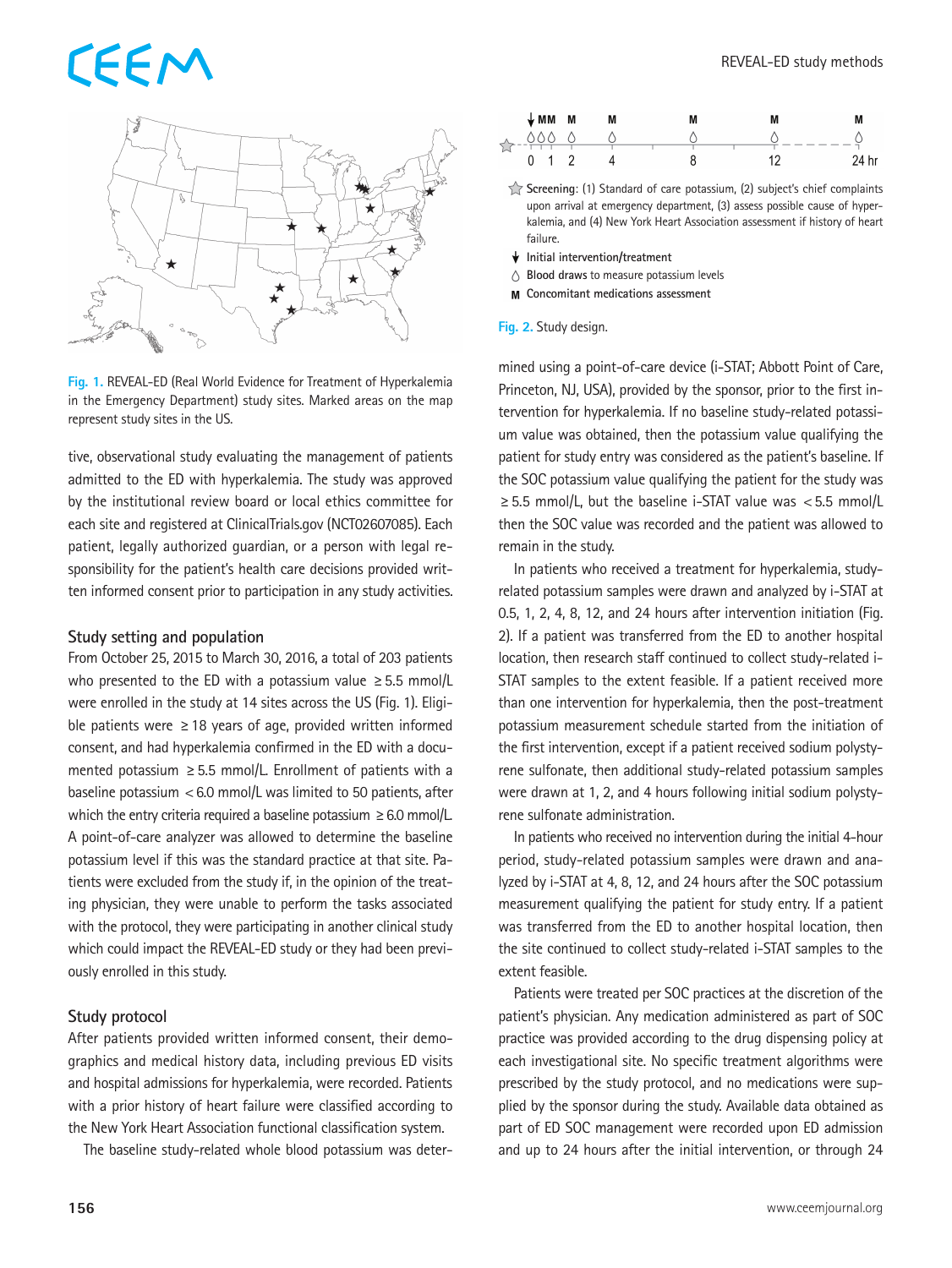hours after the potassium measurement that qualified the patient for entry into the study if no intervention was performed. Available SOC management data that was recorded included physical examinations, vital signs, fluid intake and urine output, electrocardiograms, clinical laboratory data, and results of chest X-rays. Data regarding the patient's chief complaint upon ED admission, possible cause of the patient's hyperkalemia, as well as admitting and discharge diagnoses were recorded. The patient's overall discharge summary and hospital discharge time were also collected when possible.

The timing of each hyperkalemia intervention following ED admission as well as the dose and route of administration were recorded. Concomitant medications were collected for the 14 days before ED admission through ED discharge. If a patient was admitted to another hospital location (i.e., to an in-patient bed), medications administered after ED evaluation was collected for up to seven days or until discharge from the hospital, whichever came first.

Dates and times were recorded for the following (if applicable): ED admission, hospital admission, intensive care unit admission, observation unit admission, step down unit admission, regular floor admission, discharge (from all admissions), dialysis, do not resuscitate order entry, death, and any other recordable outcome deemed significant by the investigator.

Recordable outcomes were limited to pulmonary edema, ventricular tachycardia/fibrillation, pulseless electrical activity arrest, new clinically significant electrocardiogram changes (specifically including but not limited to severe bradycardia, advanced heart block, bundle branch block, tachycardia [>100 bpm]), palpitations, hypoglycemia, and gastrointestinal-related events (e.g., nausea, vomiting, diarrhea) and any other event deemed significant by the investigator. Recordable outcomes requiring positive-pressure ventilation, central venous access, intubation, chest compressions, intravenous (IV) vasopressors, IV vasodilators, IV anti-arrhythmics, and/or emergency dialysis or resulting in death were also collected. These outcomes were recorded from the time of ED admission through ED discharge. If a patient was admitted to another hospital location, post-ED recordable outcomes were collected for up to 7 days following admission to that unit or until hospital discharge, if earlier. Recordable outcomes resulting in death while the patient remained in the hospital were collected for up to 30 days after ED admission.

#### **Outcome measures**

The primary endpoint of the study was the absolute change in potassium over 4 hours following the initial intervention for hyperkalemia. If a patient did not receive an intervention for hyperkalemia during the ED admission, then the change over 4 hours

#### Clin Exp Emerg Med 2017;4(3):154-159 **157**

## CEEM

following the baseline potassium measurement was used.

Secondary endpoints included the rate of change in potassium over 4 hours following the initial intervention for hyperkalemia, change in potassium at other time points (rate, percent and absolute), choice of intervention, timing and details of procedures relative to ED admission, other outcome events (e.g., hospital and intensive care unit admissions, cardiac arrhythmias and conduction abnormalities, hemodynamic instability/cardiac arrest, inhospital deaths), as well as safety and tolerability of SOC interventions were also evaluated.

#### **Data analysis**

No formal sample size calculation was performed for this study. A sample size of 200 patients was selected based on clinical judgement and was considered sufficient to adequately characterize the different interventions in this population. The study populations for analysis include the intent-to-treat and safety populations. The intent-to-treat population included all patients enrolled in the study with any post-baseline study-related potassium values. The safety population included all patients enrolled in the study who had any post-baseline follow-up for safety.

Changes in study-related potassium values following an intervention were used to assess efficacy. All analyses were based on the study-related potassium results obtained using i-STAT. Safety was evaluated using recordable outcomes, clinical laboratory parameters, vital signs, fluid intake and urine output, physical examination, electrocardiograms, and chest X-rays. The principle of treatment emergence was employed for the analysis of recordable outcome data. Treatment emergence was defined to be any event that occurred during the observation period of the study and was not present at baseline, or one that represents an exacerbation of a condition present at baseline.

Recordable outcomes were classified by the medical dictionary for regulatory activities (MedDRA). The type, incidence, timing (onset and duration), relationship to hyperkalemia and to intervention for hyperkalemia, and severity of recordable outcome was reported for treatment-emergent outcomes. Reasons for withdrawal due to recordable outcomes were also reported. The incidence of clinically significant cardiac events (e.g., cardiac arrhythmia, cardiac arrest, cardiovascular and all-cause death) was calculated. All cardiac events were adjudicated by an independent review committee prior to database lock using available SOC data for each case. Descriptive statistics will be presented overall for the study population, as well as stratified by potassium levels at baseline, and by treatment group. When appropriate, hierarchical multivariable analyses will be performed adjusting for differences in patient characteristics and hospital site.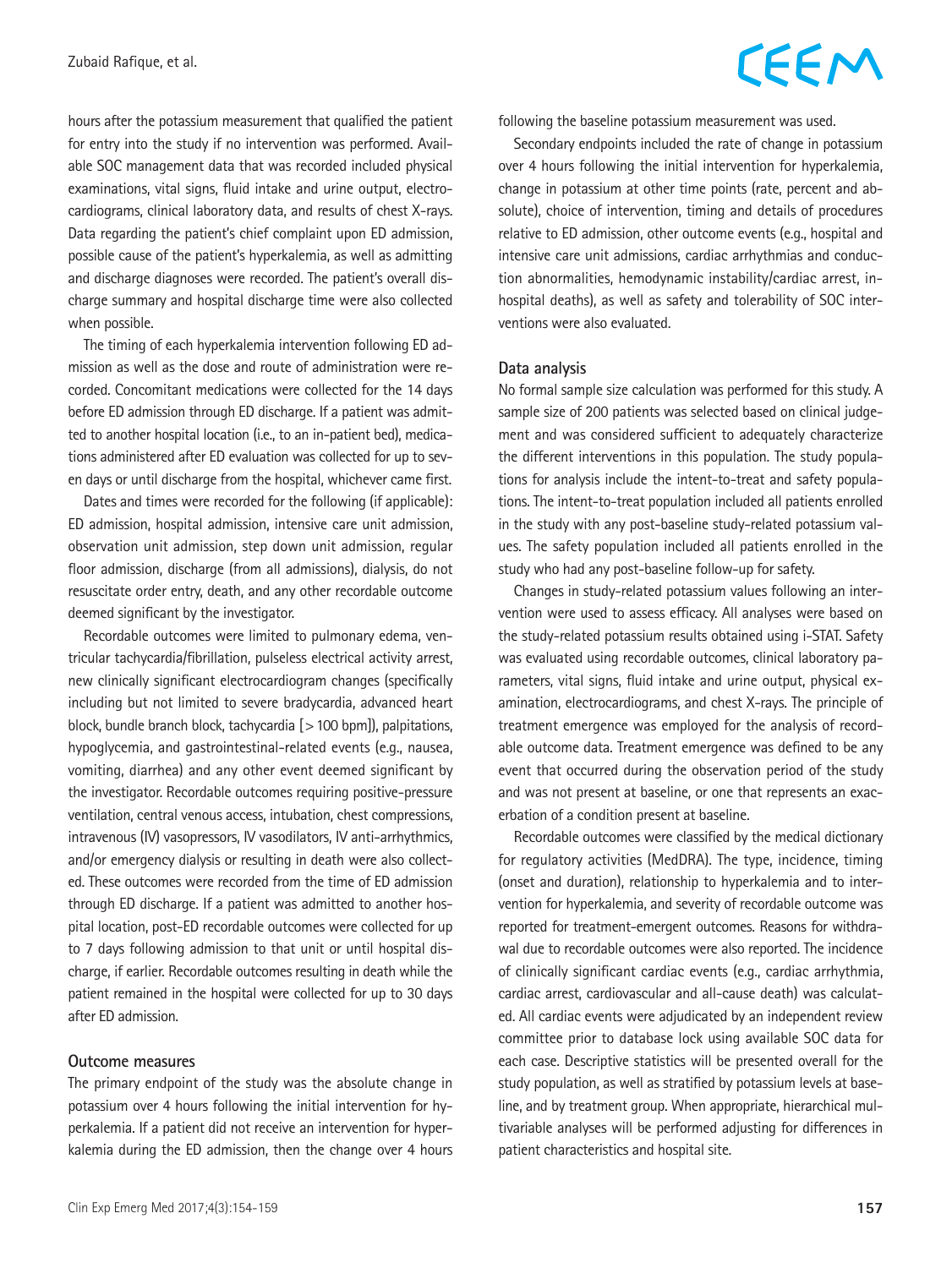# CEEM

### **Role of the sponsor**

The study sponsor participated in developing the study design, conducted data collection, and will participate in data analyses. The study investigators and all authors provided critical input for the study design and methodology, will have free access to the study data, will lead the analysis and interpretation of the data, and have sole discretion in the writing of the report and the decision to submit the manuscript for publication.

## **DISCUSSION**

Hyperkalemia is frequently encountered in the ED and can lead to cardiac arrhythmias or death. Emergency management of hyperkalemia and close monitoring in the hospital setting is often necessary, but SOC for hyperkalemia has not been well characterized. To our knowledge, this is the first prospective, rigorously designed observational study directly addressing the gaps in knowledge of hyperkalemia management in the United States.

A few noteworthy points about our methodology are as follows: First, our primary end point is to measure the effect of an emergent intervention in the first 4 hours. This time-line was chosen to evaluate how quickly the SOC intervention is effective, as severe hyperkalemia can be lethal and quick interventions are needed in the emergency setting. Moreover, this time frame made the study feasible to conduct in the ED setting. Second, we enrolled only fifty patients with a potassium range  $\geq$  5.5 mmol/L and  $\lt$  6.0 mmol/L because we wanted to see the effectiveness of the interventions at higher potassium levels. Lastly, even though this was an ED based study and we were interested in the effectiveness of interventions in the first 4 hours, we collected data up to 7 days after admission, when applicable, so we could evaluate some of the lasting side effects of the SOC interventions.

This study has several limitations inherent to the nature of an observational study design. For instance, patients were not randomized to the different interventions since they were treated per SOC practices at the discretion of the patient's physician. Also, the medications administered as part of SOC practice were not standardized across investigational sites as medications were provided according to the hospital standards at each investigational site. Hence, we expect to find different dosages of the same medication being used at different sites. The observational design of the study allows for an accurate description of the current SOC therapies used to treat hyperkalemia in the US, but the study is not designed to directly compare the efficacy of these interventions.

In summary, the REVEAL-ED study seeks to define the overall burden of hyperkalemia in the ED setting and will describe the

variability in treatment patterns as well as characterize the effectiveness and safety of ED SOC therapies used to treat hyperkalemia in the US.

## **CONFLICT OF INTEREST**

No potential conflict of interest relevant to this article was reported.

## **ACKNOWLEDGMENTS**

This study was sponsored and funded by ZS Pharma, Jessica Mendoza, PhD, an employee of ZS Pharma provided editorial assistance for the preparation of this manuscript. David Morris of Webb Writes provided statistical support for this study and received consulting fees from ZS Pharma for this work.

### **REFERENCES**

- 1. Stevens MS, Dunlay RW. Hyperkalemia in hospitalized patients. Int Urol Nephrol 2000;32:177-80.
- 2. Moore ML, Bailey RR. Hyperkalaemia in patients in hospital. N Z Med J 1989;102:557-8.
- 3. Paice B, Gray JM, McBride D, Donnelly T, Lawson DH. Hyperkalaemia in patients in hospital. Br Med J (Clin Res Ed) 1983; 286:1189-92.
- 4. Shemer J, Modan M, Ezra D, Cabili S. Incidence of hyperkalemia in hospitalized patients. Isr J Med Sci 1983;19:659-61.
- 5. Jain N, Kotla S, Little BB, et al. Predictors of hyperkalemia and death in patients with cardiac and renal disease. Am J Cardiol 2012;109:1510-3.
- 6. Einhorn LM, Zhan M, Hsu VD, et al. The frequency of hyperkalemia and its significance in chronic kidney disease. Arch Intern Med 2009;169:1156-62.
- 7. Juurlink DN, Mamdani MM, Lee DS, et al. Rates of hyperkalemia after publication of the Randomized Aldactone Evaluation Study. N Engl J Med 2004;351:543-51.
- 8. Aggarwal S, Topaloglu H, Kumar S. Trends in emergency room visits due to hyperkalemia in the United States. Value Health 2015;18:A386.
- 9. Freeman K, Feldman JA, Mitchell P, et al. Effects of presentation and electrocardiogram on time to treatment of hyperkalemia. Acad Emerg Med 2008;15:239-49.
- 10. Fisch C. Relation of electrolyte disturbances to cardiac arrhythmias. Circulation 1973;47:408-19.
- 11. Surawicz B. Relationship between electrocardiogram and electrolytes. Am Heart J 1967;73:814-34.